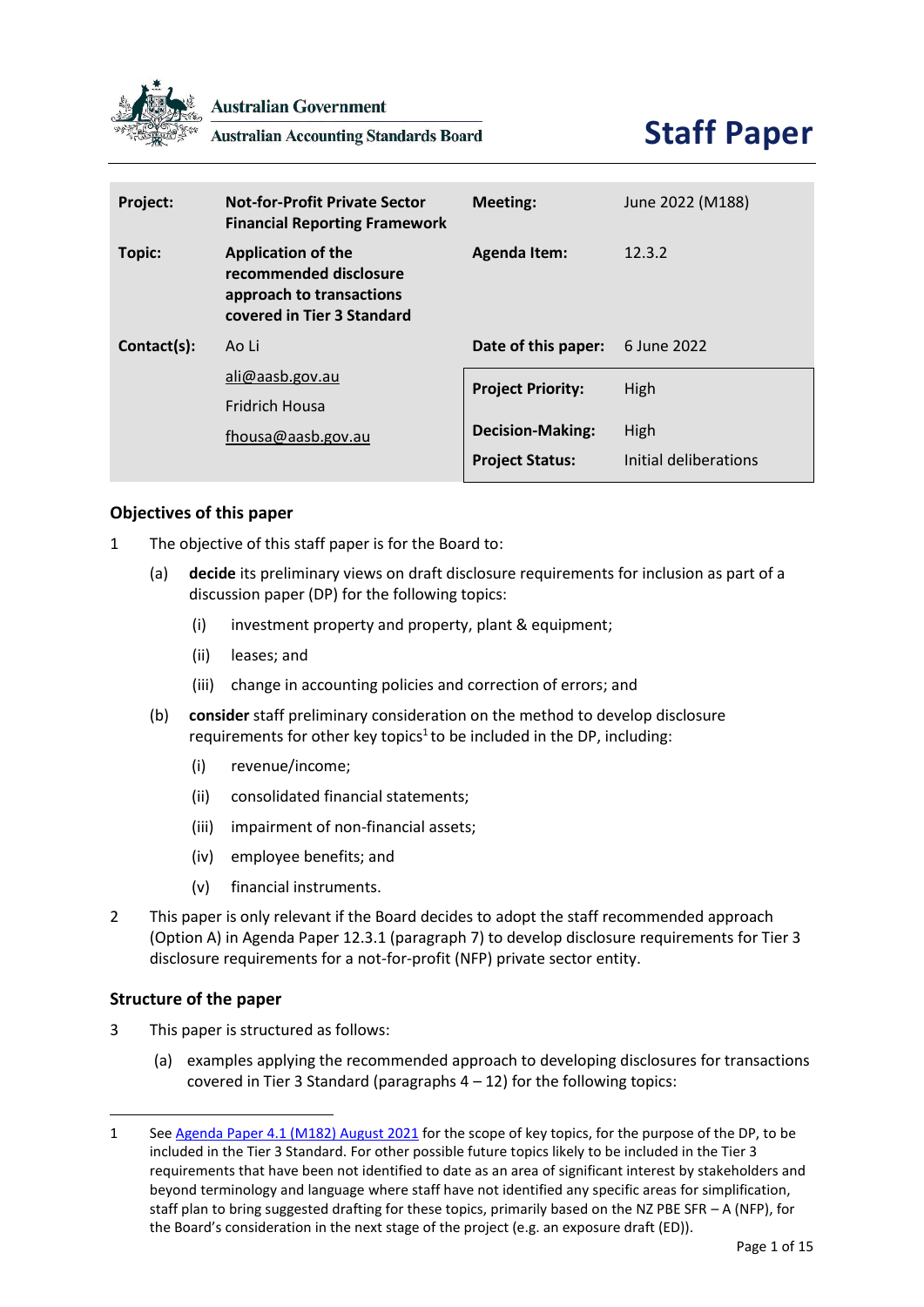- (i) Example A investment property and property, plant & equipment (paragraphs  $5 - 6$  $5 - 6$ )
- (ii) Example B leases (paragraphs  $7 8$  $7 8$ )
- (iii) Example C change in accounting policies and correction of errors (paragraphs  $9 - 10$  $9 - 10$ );
- (b) staff preliminary considerations on disclosure requirements for other key topics to be included in the DP (paragraphs  $11 - 12$  $11 - 12$ ).

# **Applying the recommended approach to develop disclosure requirements for transactions covered in Tier 3 Standard**

<span id="page-1-0"></span>4 Examples A–C illustrate the application of the proposed approach in paragraph 7 in AP 12.3.1 to develop disclosure requirements. Any mark-ups in the proposed disclosures reflect proposed changes to applicable base requirements (e.g. AASB 1060 *General Purpose Financial Statements – Simplified Disclosures for For-Profit and Not-for-Profit Tier 2 Entities* or applicable requirements from other international jurisdictions) for the purpose of Tier 3 disclosure requirements. When removing words, phrases, sentences or paragraphs, existing text in the selected base requirements is struck through, and new words are added and underlined. Paragraph numbers for the proposed requirements cross-reference with the Tier 3 Standard and other corresponding Australian Accounting Standards (AAS), and alignment of terms and language with the Tier 3 Standard were not updated for the purposes of this paper.

# *Example A – Investment Property and Property, Plant & Equipment (PP&E)*

# *Proposed R&M Requirements for Tier 3*

- <span id="page-1-1"></span>5 The Board decided at its February and April 2022 meetings to propose that, for the purpose of the DP, Tier 3 reporting requirements for investment property and PP&E other than the initial measurement of non-financial assets acquired for significantly less than fair value should require:
	- (a) initial measurement of non-financial assets acquired for significantly less than fair value should allow an entity an accounting policy choice at cost or fair value in accordance with AASB 13 *Fair Value Measurement*; 2
	- (b) separate classification, recognition and measurement requirements for investment property versus property, plant and equipment (PP&E).
	- (c) subsequent measurement as specified in AASB 140/AASB 116 for:
		- (i) investment property using either the cost model or the fair value model; and
		- (ii) PP&E using either the cost model or the revaluation model (with guidance to be developed for depreciation under the revaluation model); and
	- (d) all borrowing costs to be recognised as an expense when incurred, which would be a simplification of the requirements in AASB 123 *Borrowing Costs*. 3

<sup>2</sup> Refer to [Minutes of the 186th meeting of the AASB \(April 2022\)](https://aasb.gov.au/media/2nxbmcz2/aasbapprovedminutesm186apr22.pdf) and [Agenda paper 4.3 \(M186\), April 2022.](https://www.aasb.gov.au/media/wo0ladv5/04-3_sp_tier3revenuedonatednfa_m186_pp.pdf)

<sup>3</sup> Refer to [Minutes of the 185th meeting of AASB \(February 2022\)](https://aasb.gov.au/media/oaelu4dc/aasbapprovedminutesm185feb22.pdf) and [Agenda paper 11.2 \(M185\), February](https://www.aasb.gov.au/media/haih540j/11-2_sp_tier3investpropertyppe_m185_pp.pdf)  [2022.](https://www.aasb.gov.au/media/haih540j/11-2_sp_tier3investpropertyppe_m185_pp.pdf)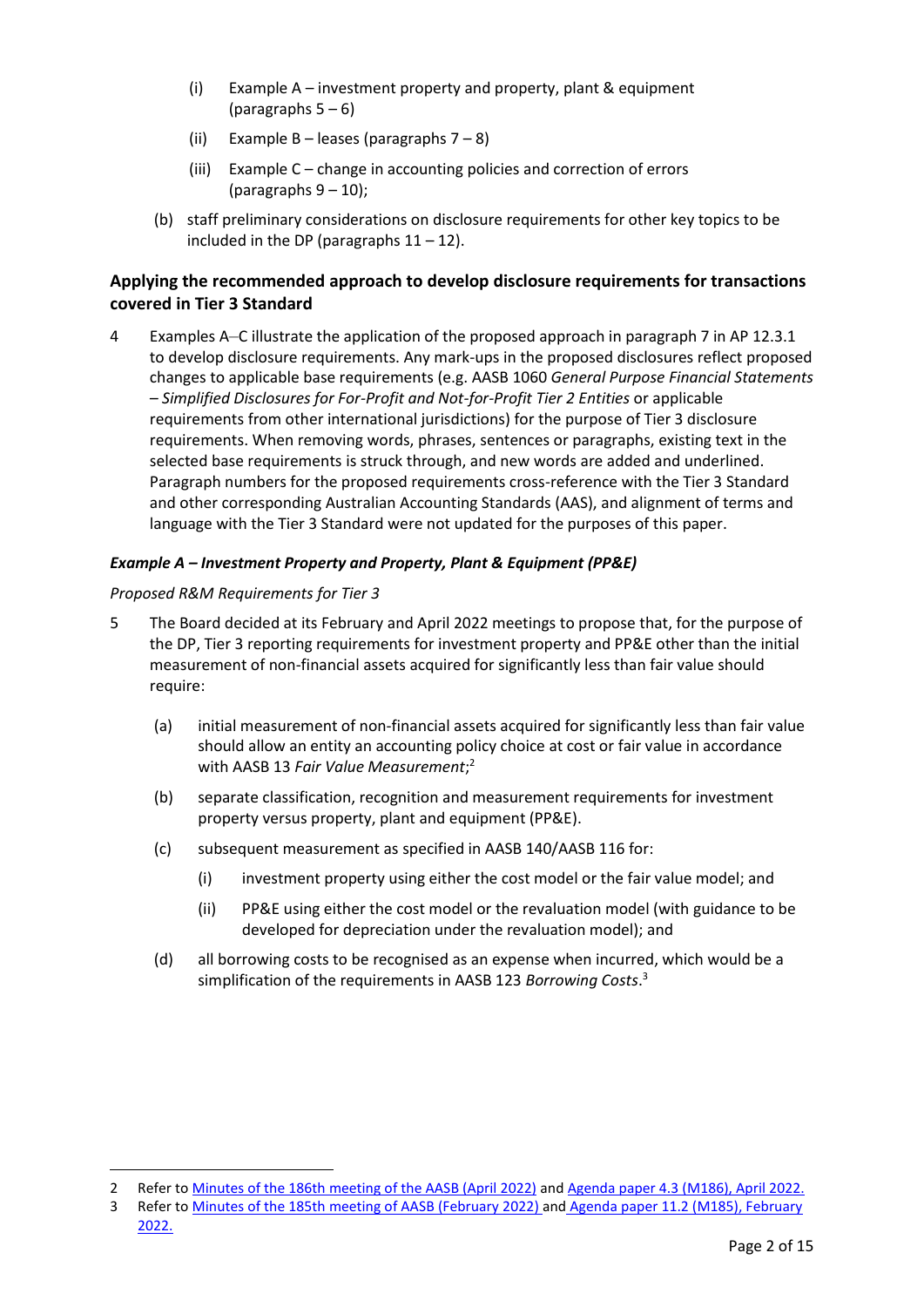<span id="page-2-0"></span>*Table 1* **Analysis and evaluation of the proposed disclosures against the proposed approach – Investment Property and PP&E**

|                                                                                                                                                                               | Is there any R&M<br>difference between<br>Tier 3 and upper tiers?                                                                                                                                                                                            | Comparable<br>jurisdictions/frameworks<br>(R&M)                                                                                                                            | <b>Recommended method</b><br>for developing<br>disclosure<br>requirements                                                                                                                                                                                                                                                                                                                                         |
|-------------------------------------------------------------------------------------------------------------------------------------------------------------------------------|--------------------------------------------------------------------------------------------------------------------------------------------------------------------------------------------------------------------------------------------------------------|----------------------------------------------------------------------------------------------------------------------------------------------------------------------------|-------------------------------------------------------------------------------------------------------------------------------------------------------------------------------------------------------------------------------------------------------------------------------------------------------------------------------------------------------------------------------------------------------------------|
| Initial<br>measurement of<br>non-financial<br>assets acquired<br>for significantly<br>less than fair<br>value                                                                 | Yes - simplification<br>provided to Tier 3<br>entities by allowing<br>accounting policy<br>choice at cost or fair<br>value in accordance<br>with AASB 13                                                                                                     | Unique to Tier 3,<br>however, similar to the<br>current requirement<br>measuring right-of-use<br>(ROU) assets arising<br>under concessionary<br>leases at cost in AASB 16. | <b>Method <math>3^4</math> – Develop</b><br>fit-for-purpose<br>disclosures with the<br>current disclosure<br>requirements in AASB<br>1060 for ROU assets<br>arising under<br>concessionary leases as<br>the base to start.                                                                                                                                                                                        |
| R&M for<br>investment<br>property and<br>PP&E other than<br>the initial<br>measurement of<br>non-financial<br>assets acquired<br>for significantly<br>less than fair<br>value | No R&M difference<br>between Tier 3 and<br>current requirements<br>in AASB 140 and AASB<br>116                                                                                                                                                               | N/A                                                                                                                                                                        | <b>Method <math>1 -</math></b> Adopt the<br>current disclosure<br>requirements in<br>AASB 1060 with minor<br>tailoring to align terms<br>and languages with<br>Tier 3 reporting<br>requirements and<br>update cross-references<br>with applicable<br>paragraphs in the Tier 3<br>Standard.<br>No further<br>simplification for<br>disclosures from current<br>AASB 1060<br>requirements is<br>recommended at this |
| Borrowing costs                                                                                                                                                               | Yes-Tier 3 Standard<br>offers a simplification<br>of the requirements in<br>AASB 123 Borrowing<br>Costs, under which<br>requirement, an entity<br>is also required to<br>capitalise borrowing<br>costs where it meets<br>the criteria for<br>capitalisation. | IFRS for SMEs Standard                                                                                                                                                     | stage.<br><b>Method <math>2 -</math></b> Adopt the<br>applicable requirements<br>in the IFRS for SMEs<br>Standard, which is to<br>not have any specific<br>disclosure requirements<br>for borrowing costs.                                                                                                                                                                                                        |

<sup>4</sup> Refer to paragraph 7 in Agenda Paper 12.3.1 for detailed description of method  $1 - 3$ .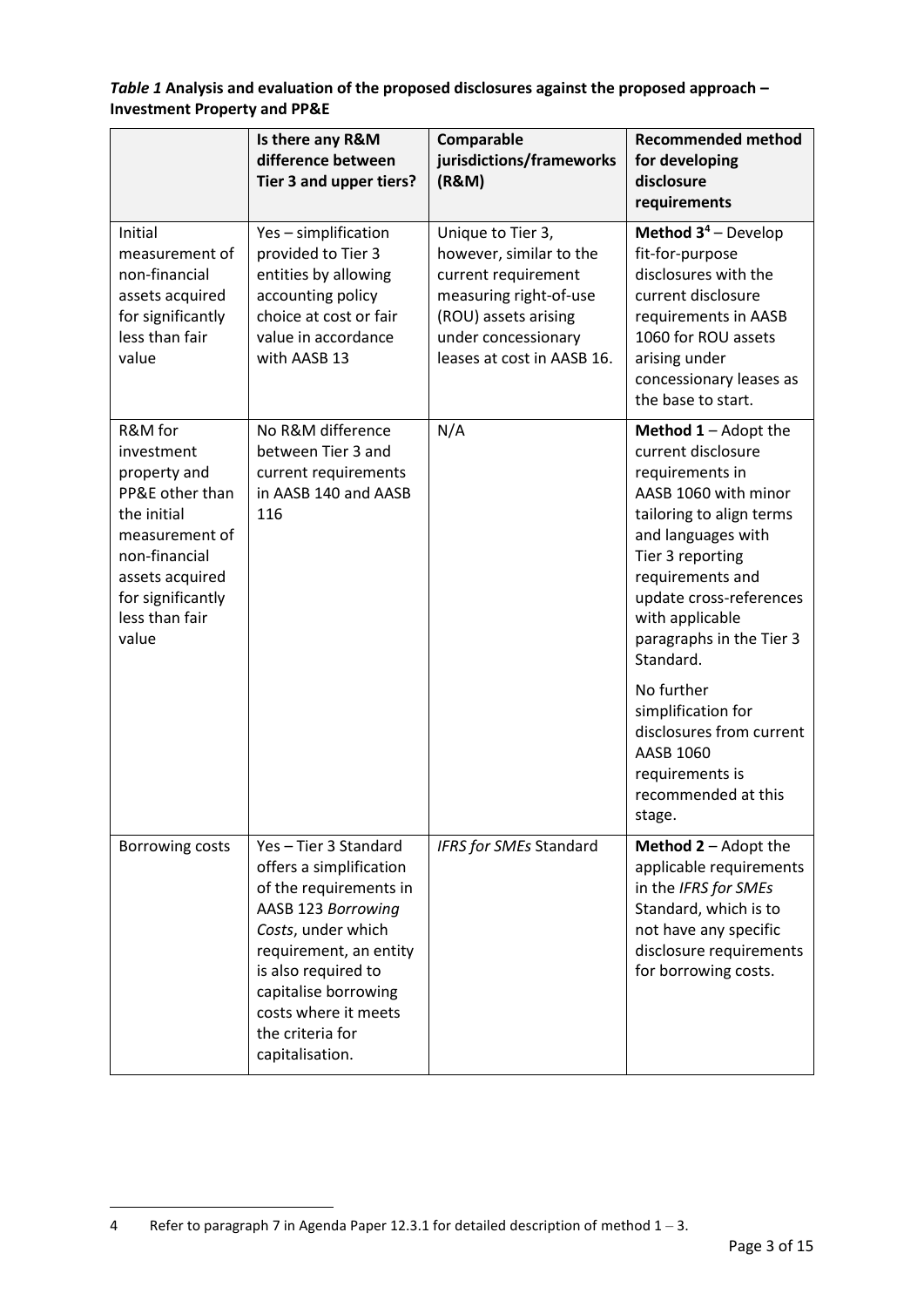<span id="page-3-0"></span>6 Applying the recommended approach from [Table 1](#page-2-0) above, staff recommend the following disclosure for investment property and PP&E:

### <span id="page-3-1"></span>**Figure 1 Draft disclosure requirements – Investment Property and PP&E**

#### **Not-for-profit lessees – Leases with significantly below-market terms and conditions**

#### **Non-financial assets acquired for significantly less than fair value**

- 1 In addition to the disclosures required in paragraphs 144–146, where a lessee is When a notfor-profit entity and elects to measure a class or classes of right-of-use assets non-financial assets acquired for significantly less than fair value to further its objectives at initial recognition at cost in accordance with paragraphs 23–25-XX of AASB 16 for leases that have significantly below-market terms and conditions principally to enable the entity to further its objectives, the lessee entity shall disclose information that helps users of financial statements to assess:
	- (a) the entity's dependence on leases that have significantly below-market terms and conditions non-financial assets acquired for significantly less than fair value principally to enable the entity to further its objectives.; and
	- (b) the nature and terms of the leases, including:
		- (i) the lease payments;
		- (ii) the lease term;
		- (iii) a description of the underlying assets; and
		- (iv) restrictions on the use of the underlying assets specific to the entity.
- 2 The disclosures provided by a not for profit entity in accordance with paragraph 454 XX shall be provided individually for each material lease that has significantly below-market terms and conditions non-financial asset acquired for significantly less than fair value principally to enable the entity to further its objectives or in aggregate for leases involving right-of-use non-financial assets of a similar nature. An entity shall consider the level of detail necessary to satisfy the disclosure objective and how much emphasis to place on each of the various requirements. An entity shall aggregate or disaggregate disclosures so that useful information is not obscured by either the inclusion of a large amount of insignificant detail or the aggregation of items that have substantially different characteristics.

[*Based on AASB 1060 paragraphs 151–152*]

#### **Property, Plant and Equipment and Investment Property at Cost<sup>1</sup>**

- 1 An entity shall disclose the following for each class of property, plant and equipment determined in accordance with paragraph 44(a) XX and separately for investment property carried at cost less accumulated depreciation and impairment:
	- (a) the measurement bases used for determining the gross carrying amount;
	- (b) the depreciation methods used;
	- (c) the useful lives or the depreciation rates used;
	- (d) the gross carrying amount and the accumulated depreciation (aggregated with accumulated impairment losses) at the beginning and end of the reporting period; and
	- (e) a reconciliation of the carrying amount at the beginning and end of the reporting period, showing separately:
		- (i) additions;
		- (ii) assets classified as held for sale or included in a disposal group classified as held for sale in accordance with AASB 5 paragraph XX and other disposals;
		- (iii) acquisitions through business combinations;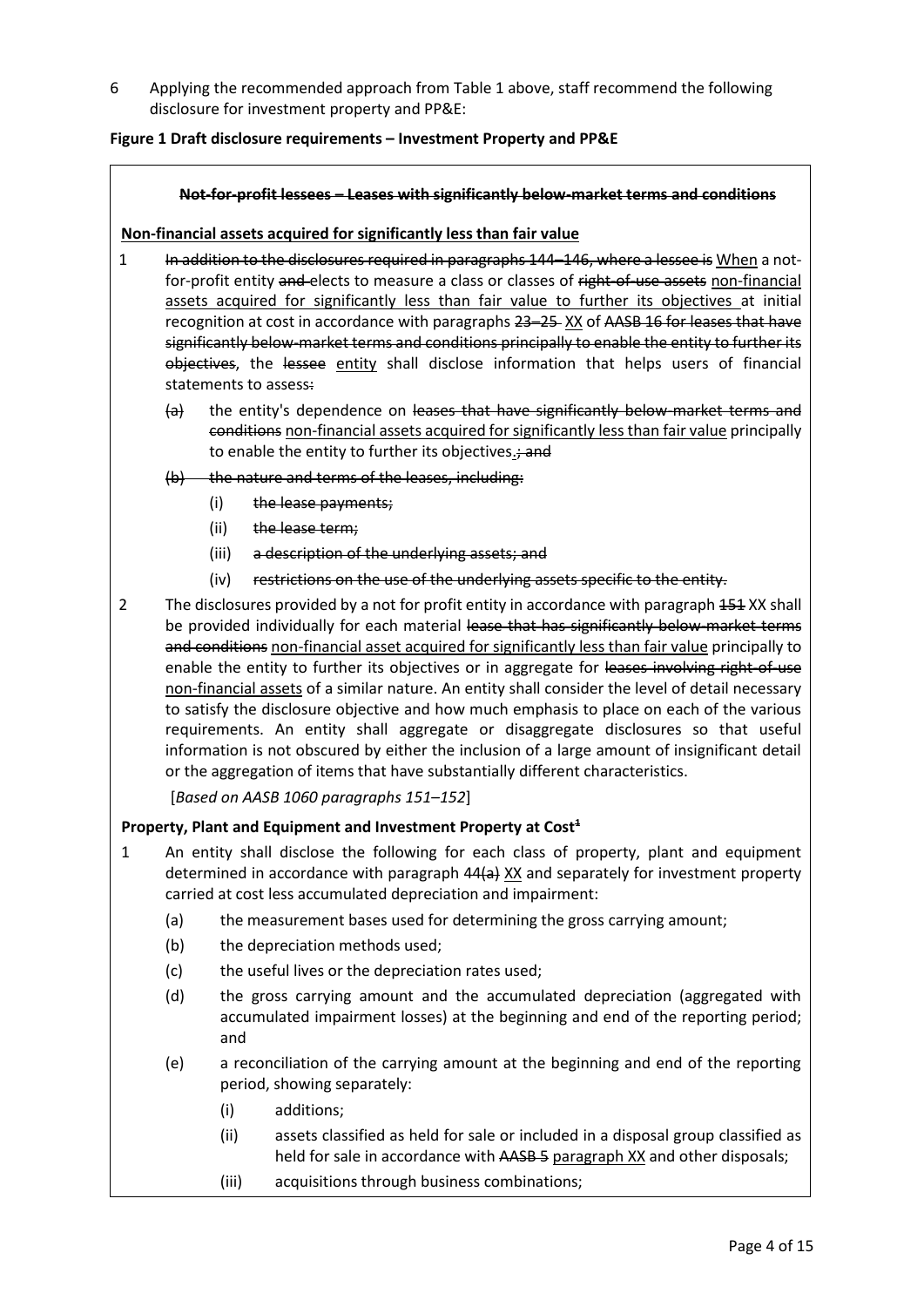|                | (iv)                                                                                               | increases or decreases resulting from revaluations under paragraph XX and<br>from impairment losses recognised or reversed in other comprehensive<br>income in accordance with AASB 136-paragraph XX Impairment of Assets; |  |
|----------------|----------------------------------------------------------------------------------------------------|----------------------------------------------------------------------------------------------------------------------------------------------------------------------------------------------------------------------------|--|
|                | (v)                                                                                                | transfers to and from investment property carried at fair value through profit<br>or loss (see paragraph 57 of AASB 140-XX Investment Property);                                                                           |  |
|                | (vi)                                                                                               | impairment losses recognised or reversed in profit or loss in accordance with<br>AASB 136 paragraph XX;                                                                                                                    |  |
|                | (vii)                                                                                              | depreciation; and                                                                                                                                                                                                          |  |
|                | (viii)                                                                                             | other changes.                                                                                                                                                                                                             |  |
|                |                                                                                                    | This reconciliation need not be presented for prior periods.                                                                                                                                                               |  |
|                |                                                                                                    | Footnote: 1 Corresponding AASB Standards:                                                                                                                                                                                  |  |
|                |                                                                                                    | AASB 116 Property, Plant and Equipment: and                                                                                                                                                                                |  |
|                |                                                                                                    | AASB 140 Investment Property.                                                                                                                                                                                              |  |
|                |                                                                                                    | [Based on AASB 1060 paragraph 134]                                                                                                                                                                                         |  |
| $\overline{2}$ |                                                                                                    | An entity shall also disclose the following:                                                                                                                                                                               |  |
| (a)            |                                                                                                    | the existence and carrying amounts of property, plant and equipment to which the<br>entity has restricted title or that is pledged as security for liabilities;                                                            |  |
| (b)            | the amount of contractual commitments for the acquisition of property, plant and<br>equipment; and |                                                                                                                                                                                                                            |  |
| (c)            |                                                                                                    | if an entity has investment property whose fair value cannot be measured reliably, it<br>shall disclose that fact and the reasons why fair value cannot be measured reliably for<br>those items of investment property.    |  |
|                |                                                                                                    | [Based on AASB 1060 paragraph 135]                                                                                                                                                                                         |  |
| 3              | disclose the following:                                                                            | If items of property, plant and equipment are stated at revalued amounts, an entity shall                                                                                                                                  |  |
| (a)            |                                                                                                    | the effective date of the revaluation;                                                                                                                                                                                     |  |
| (b)            |                                                                                                    | whether an independent valuer was involved;                                                                                                                                                                                |  |
| (c)            | and                                                                                                | the methods and significant assumptions applied in estimating the items' fair values;                                                                                                                                      |  |
| (d)            |                                                                                                    | the revaluation surplus, indicating the change for the period and any restrictions on<br>the distribution of the balance to shareholders owners/members (if any).                                                          |  |

[*Based on AASB 1060 paragraph 136*]

# **Question 1 to the Board:**

Do Board members agree with the staff recommended disclosure requirements for Investment Property and Property, Plant and Equipment i[n Figure 1](#page-3-1) above?

If not, which alternative drafting do the Board members prefer?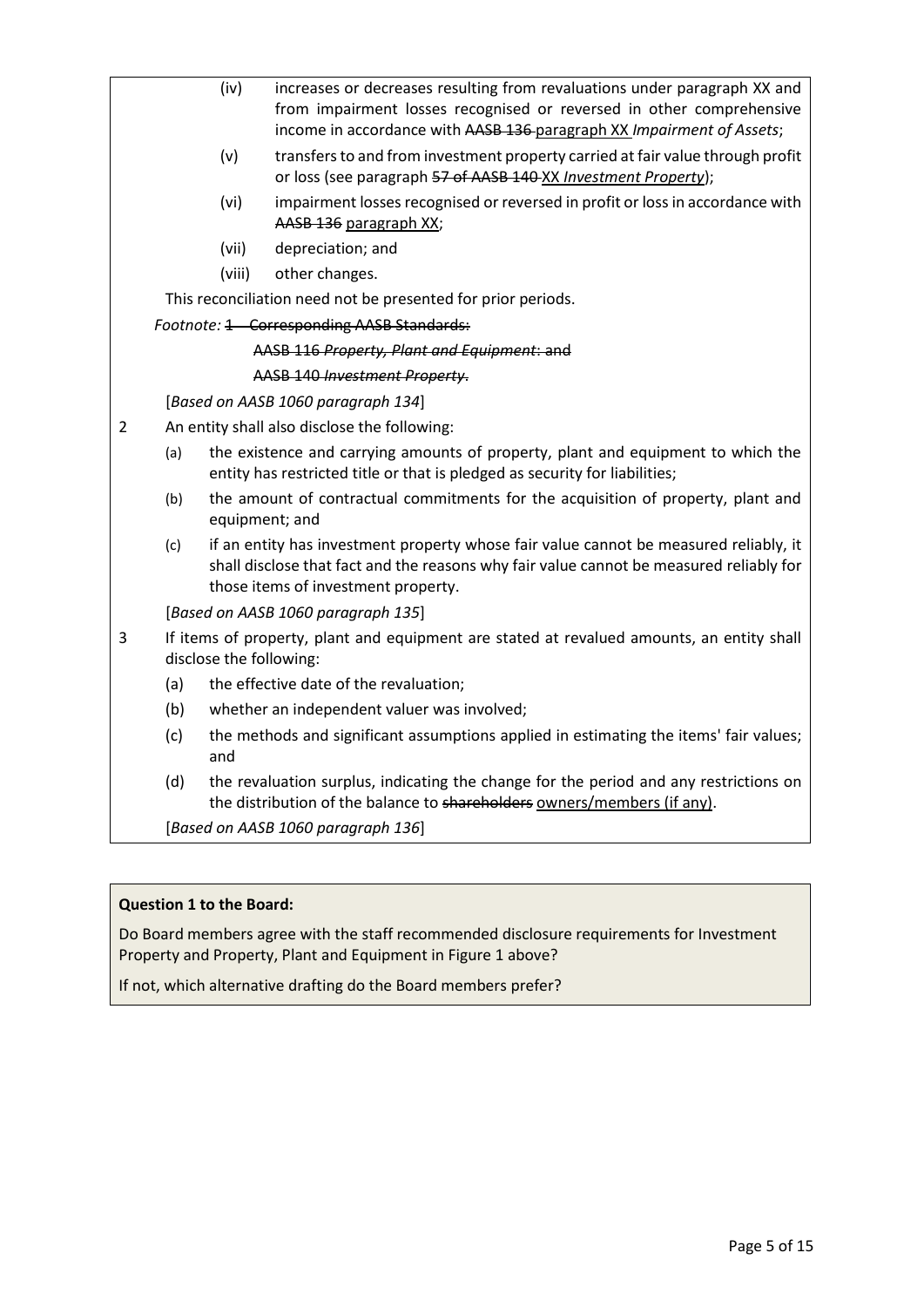#### *Example B – Leases*

#### *Proposed R&M Requirements for Tier 3*

- <span id="page-5-0"></span>7 The Board decided to propose, at its November 2021 meeting, for the purpose of the DP, that Tier 3 reporting requirements for leases (other than concessionary leases) should require a lessee (lessor) to:
	- (a) recognise lease payments as an expense (income), supplemented by disclosure of information about the entity's lease commitments; and
	- (b) measure the lease expense (income) on a straight-line basis over the lease term, unless another systematic basis is more representative of the time pattern of the user's benefit.<sup>5</sup>

# <span id="page-5-1"></span>**Table 2 Analysis and evaluation of the proposed disclosures against the proposed approach – Leases**

|        | Is there any R&M<br>difference between Tier 3<br>and upper tiers?                                                                                                                                                                                                                                                                                 | Comparable<br>jurisdictions/frameworks<br>(R&M)                                                                                                                                                                                                           | <b>Recommended method for</b><br>developing disclosure<br>requirements                                                                                                                                                                                                                                                                                                                                       |
|--------|---------------------------------------------------------------------------------------------------------------------------------------------------------------------------------------------------------------------------------------------------------------------------------------------------------------------------------------------------|-----------------------------------------------------------------------------------------------------------------------------------------------------------------------------------------------------------------------------------------------------------|--------------------------------------------------------------------------------------------------------------------------------------------------------------------------------------------------------------------------------------------------------------------------------------------------------------------------------------------------------------------------------------------------------------|
| Lessee | Yes - Proposed Tier 3<br>R&M requirements are<br>similar to reporting<br>requirements for<br>operating leases in AASB<br>117 Leases and lessees<br>are not required to<br>recognise ROU, which is<br>different from the<br>approach in AASB 16.                                                                                                   | Recognition: NZ PBE SFR-A<br>(NFP), where all leases are<br>treated the same;<br>Measurement: similar to<br>accounting for operating<br>leases in UK FRS 102, UK FRS<br>105, UK Charities SORP,<br>Singapore CAS, HK SME-FRF<br>& SME-FRS, Canada ASNPFO. | Method 2 - Adopt the<br>disclosure requirements for<br>operating leases in<br>Singapore CAS, which is<br>same as the disclosure<br>requirements in AASB 117<br>for operating leases.<br>Staff consider that Tier 3<br>entities would be familiar<br>with these pre-AASB 16<br>disclosure requirements and<br>therefore the transition<br>would be easier.                                                    |
| Lessor | All leases are treated in a<br>similar manner to that<br>currently required for<br>leases classified as an<br>'operating lease'. No<br>further classification (i.e.<br>operating versus finance<br>leases) is required.<br>There is no R&M<br>difference between Tier 3<br>and current operating<br>lease requirements in<br>AASB 16 for lessors. | N/A                                                                                                                                                                                                                                                       | <b>Method 1</b> - Adopt the<br>current disclosure<br>requirements in AASB 1060<br>for operating leases,<br>tailoring to align terms and<br>language with Tier 3<br>reporting requirements, and<br>updating cross-references<br>with applicable paragraphs<br>in the Tier 3 Standard.<br>No further simplification for<br>disclosures from current<br>AASB 1060 requirements is<br>recommended at this stage. |

<sup>5</sup> [Minutes of the 184th meeting of the AASB \(November 2021\)](https://aasb.gov.au/media/tvjl3hbs/aasbapprovedminutesm184_nov21.pdf) and Agenda paper 7.3 (M184), November [2021.](https://www.aasb.gov.au/media/vzwftqgu/7-3_sp_tier3_leases_m184_pp.pdf)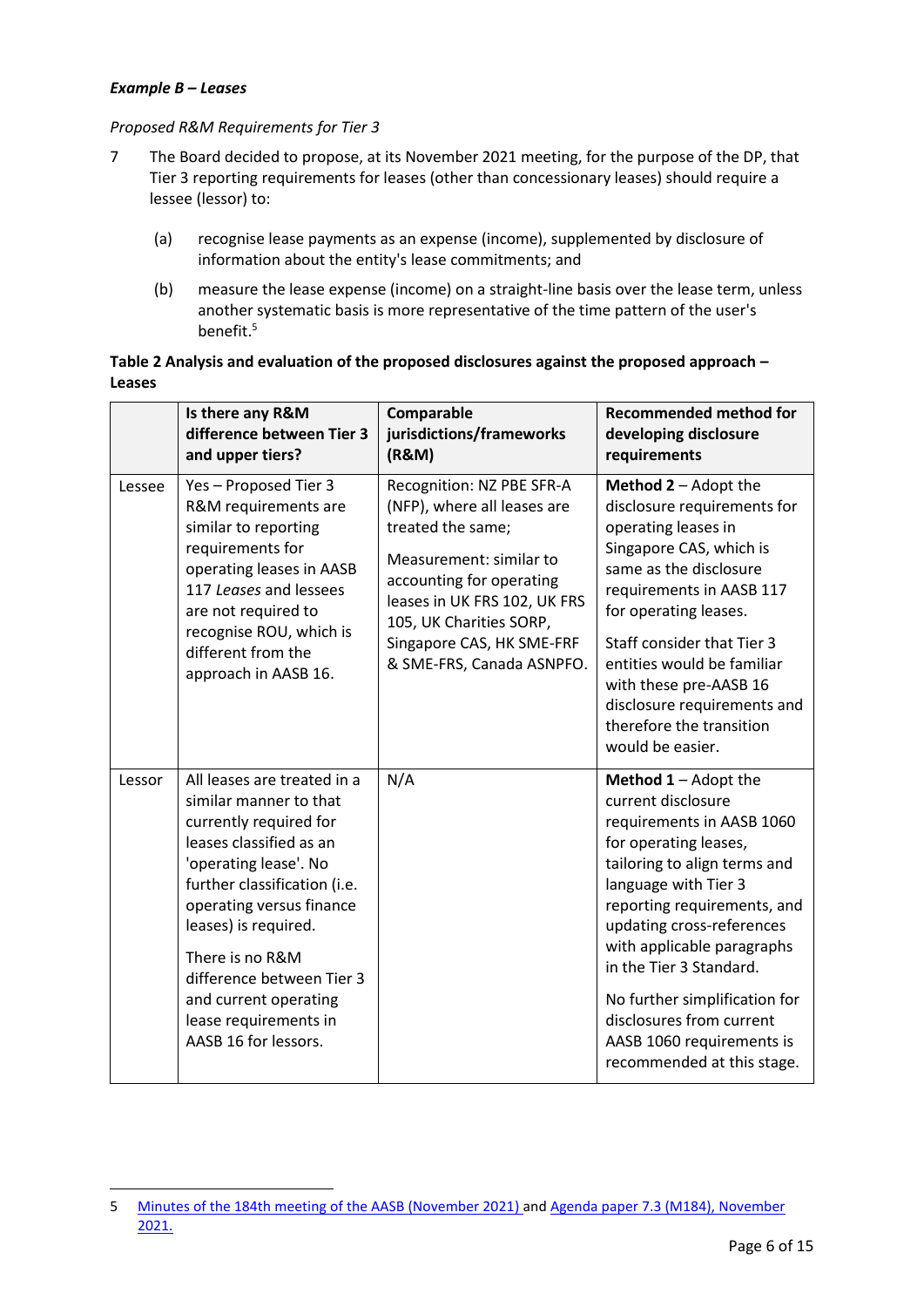<span id="page-6-0"></span>8 Applying the recommended approach from [Table 2](#page-5-1) above, staff recommend the following disclosure for leases:

# <span id="page-6-1"></span>**Figure 2 Draft disclosure requirements – Leases**

| Leases-Lessees |  |
|----------------|--|
|----------------|--|

Г

| $\mathbf{1}$                                                                                                                                                                                                                                                                                                                 |  |  |
|------------------------------------------------------------------------------------------------------------------------------------------------------------------------------------------------------------------------------------------------------------------------------------------------------------------------------|--|--|
| Lessees shall make the following disclosures for leases:                                                                                                                                                                                                                                                                     |  |  |
| (a)<br>the total of future minimum lease payments under non-cancellable leases for each of<br>the following periods:                                                                                                                                                                                                         |  |  |
| (i)<br>not later than one year;                                                                                                                                                                                                                                                                                              |  |  |
| (ii)<br>later than one year and not later than five years;                                                                                                                                                                                                                                                                   |  |  |
| (iii)<br>later than five years.                                                                                                                                                                                                                                                                                              |  |  |
| (b)<br>lease payments recognised as expenditure in the Statement of Financial Activities<br>Profit or Loss and Other Comprehensive Income during the financial period; and                                                                                                                                                   |  |  |
| (c)<br>a general description of the lessee's significant leasing arrangements including, for<br>example, information about contingent rent, renewal or purchase options and<br>escalation clauses, subleases, and restrictions imposed by lease arrangements.                                                                |  |  |
| [Based on the Singapore Accounting Standards - Charity Accounting Standard<br>paragraph 429]                                                                                                                                                                                                                                 |  |  |
| <b>Operating Leases - Lessors</b>                                                                                                                                                                                                                                                                                            |  |  |
| A lessor shall disclose the following for operating leases:<br>1                                                                                                                                                                                                                                                             |  |  |
| (a)<br>the future lease payments under non-cancellable operating leases for each of the<br>following periods:                                                                                                                                                                                                                |  |  |
| (i)<br>not later than one year;                                                                                                                                                                                                                                                                                              |  |  |
| (ii)<br>later than one year and not later than five years; and                                                                                                                                                                                                                                                               |  |  |
| later than five years;<br>(iii)                                                                                                                                                                                                                                                                                              |  |  |
| (b)<br>total variable lease payments that do not depend on an index, or a rate, recognised<br>as income; and                                                                                                                                                                                                                 |  |  |
| (c)<br>a general description of the lessor's significant leasing arrangements, including, for<br>example, information about variable lease payments, renewal or purchase options<br>and escalation clauses and restrictions imposed by lease arrangements.                                                                   |  |  |
| [Based on AASB 1060 paragraph 148]                                                                                                                                                                                                                                                                                           |  |  |
| $\overline{2}$<br>In addition, the requirements for disclosure about assets in accordance with the sections<br>covering of Property, Plant and Equipment and Investment Property at Cost, Intangible<br>Assets other than Goodwill, and Impairment of Assets apply to lessors for assets provided<br>under operating leases. |  |  |
| [Based on AASB 1060 paragraph 149]                                                                                                                                                                                                                                                                                           |  |  |

# **Question 2 to the Board:**

Do Board members agree with the staff recommended disclosure requirements for Leases in [Figure 2](#page-6-1) above?

If not, which alternative drafting do the Board members prefer?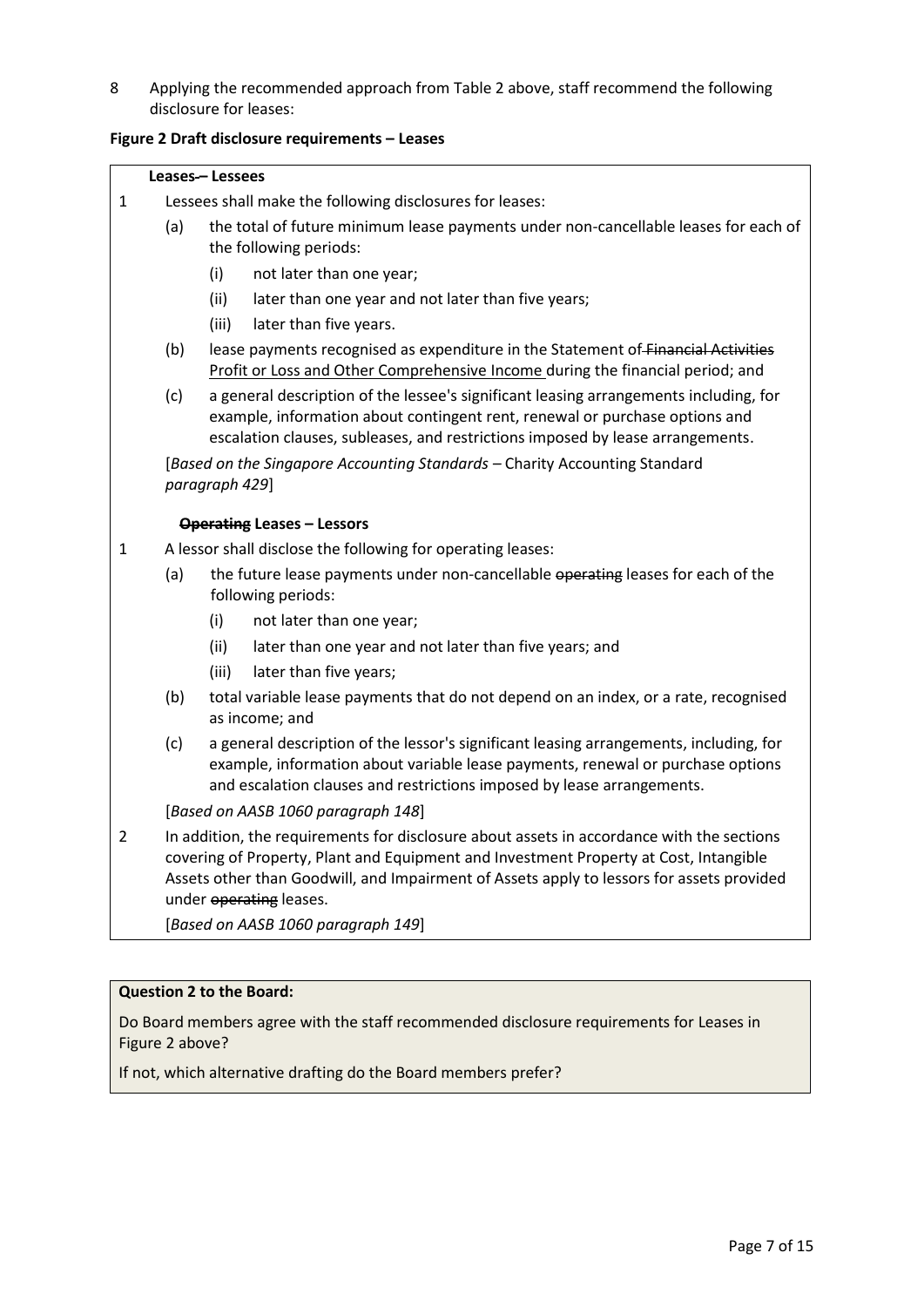# *Example C – Change in Accounting Policies and Correction of Errors*

#### *Proposed R&M Requirements for Tier 3*

<span id="page-7-0"></span>9 The Board decided to propose, at its August 2021 meeting, for the purpose of the DP, requiring a limited retrospective approach for accounting for changes in accounting policies (both voluntary changes and required changes where no specific transition requirements apply) and for corrections of errors. The limited retrospective approach recognises the cumulative effects on prior periods in the current period's opening retained earnings without restating the comparative period(s).<sup>6</sup>

### <span id="page-7-2"></span>**Table 3 Analysis and evaluation of the proposed disclosures against the proposed approach – Accounting for change in accounting policies and correction of errors**

|                                     | Is there any R&M<br>difference between Tier<br>3 and upper tiers?                                                                                                                                                                                                                         | Comparable<br>jurisdictions/frameworks<br>(R&M) | <b>Recommended method for</b><br>developing disclosure<br>requirements                                                                                                                                                                                                                                                             |
|-------------------------------------|-------------------------------------------------------------------------------------------------------------------------------------------------------------------------------------------------------------------------------------------------------------------------------------------|-------------------------------------------------|------------------------------------------------------------------------------------------------------------------------------------------------------------------------------------------------------------------------------------------------------------------------------------------------------------------------------------|
| Change in<br>Accounting<br>policies | Yes - simplification<br>provided to Tier 3.<br>However, the approach<br>for Tier 3 is a form of<br>the current approach in<br>AASB 108 Accounting<br>Policies, Changes in<br><b>Accounting Estimates</b><br>and Errors with the<br>"impracticable out"<br>from restating<br>comparatives. | None                                            | Method 3 - Develop fit-for-<br>purpose disclosure<br>requirements by starting<br>from the current<br>requirements in AASB 1060<br>and removing non-applicable<br>disclosure requirements.<br>(Note: staff will bring draft<br>disclosures related to<br>transition for Board<br>consideration in the next<br>stage of the project) |
| Correction<br>of errors             | Yes - simplification<br>provided to Tier 3.<br>However, the approach<br>for Tier 3 is a form of<br>the current approach in<br>AASB 108 with the<br>"impracticable out"<br>from restating<br>comparatives.                                                                                 | NZ PBE SFR-A(NFP)                               | <b>Method 2</b> – Adopt the<br>applicable disclosure<br>requirements in NZ PBE SFR-<br>A(NFP) (paragraph 212) and<br>adjusting for Australian Tier<br>3-specific circumstances.                                                                                                                                                    |

<span id="page-7-1"></span>10 Applying the recommended approach from [Table 3](#page-7-2) above, staff recommend the following disclosure for change in accounting policies and correction of errors:

# <span id="page-7-3"></span>**Figure 3 Draft disclosure requirements – Accounting for change in accounting policies and correction of errors**

#### **Disclosure of a change in accounting policy**

- 1 When a voluntary change in accounting policy has an effect on the current period or any prior period, an entity shall disclose the following:
	- (a) the nature of the change in accounting policy;

<sup>&</sup>lt;sup>6</sup> Refer to [Minutes of the 182nd meeting of the AASB \(August 2021\)](https://aasb.gov.au/media/fsblvmin/aasbapprovedminutesm182_4aug21.pdf) and Agenda paper 4.3 (M182), August [2021.](https://www.aasb.gov.au/media/qvspnte4/4-3_sp_tier3changeinaccountingpolicies_m182_pp.pdf)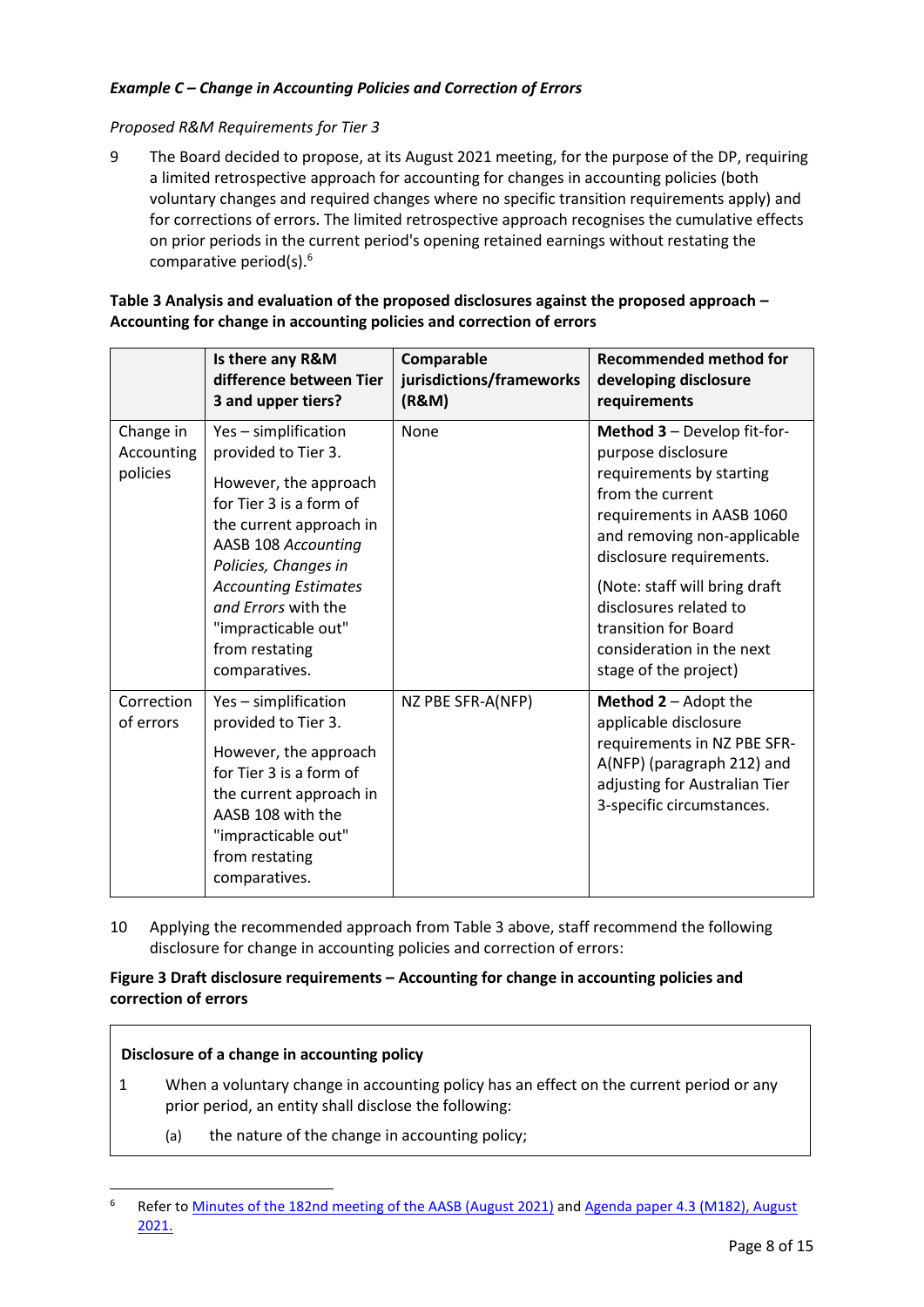|                                              | (b)                                                               | the reasons why applying the new accounting policy provides reliable and more<br>relevant information; |                                                                                                                                                                                                     |  |
|----------------------------------------------|-------------------------------------------------------------------|--------------------------------------------------------------------------------------------------------|-----------------------------------------------------------------------------------------------------------------------------------------------------------------------------------------------------|--|
|                                              | (c)                                                               |                                                                                                        | to the extent practicable, the amount of the adjustment for each financial statement<br>line item affected, shown separately:                                                                       |  |
|                                              |                                                                   | (i)                                                                                                    | for the current period; and                                                                                                                                                                         |  |
| (ii)<br>for each prior period presented; and |                                                                   |                                                                                                        |                                                                                                                                                                                                     |  |
|                                              |                                                                   | (iii)                                                                                                  | in the aggregate for all affected prior periods. <sup>[7]</sup> before those presented; and                                                                                                         |  |
|                                              | (d)                                                               |                                                                                                        | an explanation if it is impracticable to determine the amounts to be disclosed in (c).                                                                                                              |  |
|                                              |                                                                   |                                                                                                        | Financial statements of subsequent periods need not repeat these disclosures.                                                                                                                       |  |
|                                              |                                                                   |                                                                                                        | [Based on AASB 1060 paragraph 108]                                                                                                                                                                  |  |
|                                              |                                                                   |                                                                                                        | Disclosure of prior period errors                                                                                                                                                                   |  |
|                                              | An entity shall disclose the following about prior period errors: |                                                                                                        |                                                                                                                                                                                                     |  |
| 1                                            |                                                                   |                                                                                                        |                                                                                                                                                                                                     |  |
|                                              | (a)                                                               |                                                                                                        | the nature of the prior period error a description of the error, including how the error<br>occurred <sup>[8]</sup> , and how it was corrected; and                                                 |  |
|                                              | (b)                                                               |                                                                                                        | for each prior period presented, to the extent practicable, the amount of the<br>correction for each financial statement line item affected the line items and amounts<br>that have been corrected. |  |
|                                              |                                                                   |                                                                                                        | (c) to the extent practicable, the amount of the correction at the beginning of the earliest<br>prior period presented; and                                                                         |  |
|                                              |                                                                   | $or (c)$ .                                                                                             | $(d)$ an explanation if it is not practicable to determine the amounts to be disclosed in $(b)$                                                                                                     |  |
|                                              |                                                                   |                                                                                                        | Financial statements of subsequent periods need not repeat these disclosures.                                                                                                                       |  |

### **Question 3 to the Board:**

Do Board members agree with the staff recommended disclosure requirements for change in accounting policies and correction of errors in [Figure 3](#page-7-3) above?

If not, which alternative drafting do the Board members prefer?

<sup>7</sup> Staff consider further simplification could be provided to disclosure requirements on change in accounting policies by removing draft paragraph 1(c), depending on the Board decision on whether a statement of changes in equity should be required as part of Tier 3 requirements. Staff consider paragraph 1(c) should be kept to reflect the cumulative impact of change in accounting policies on the entities in absence of a statement of changes in equity.

<sup>8</sup> As mentioned in paragraph 19 of agenda paper 12.3.1, a stakeholder [regulator] suggested specifying how the error occurred based on the consideration of an explanation of how the error occurred would help users understand what the error is and how it took place (e.g. it can be any fraudulent activities discovered by the charity later).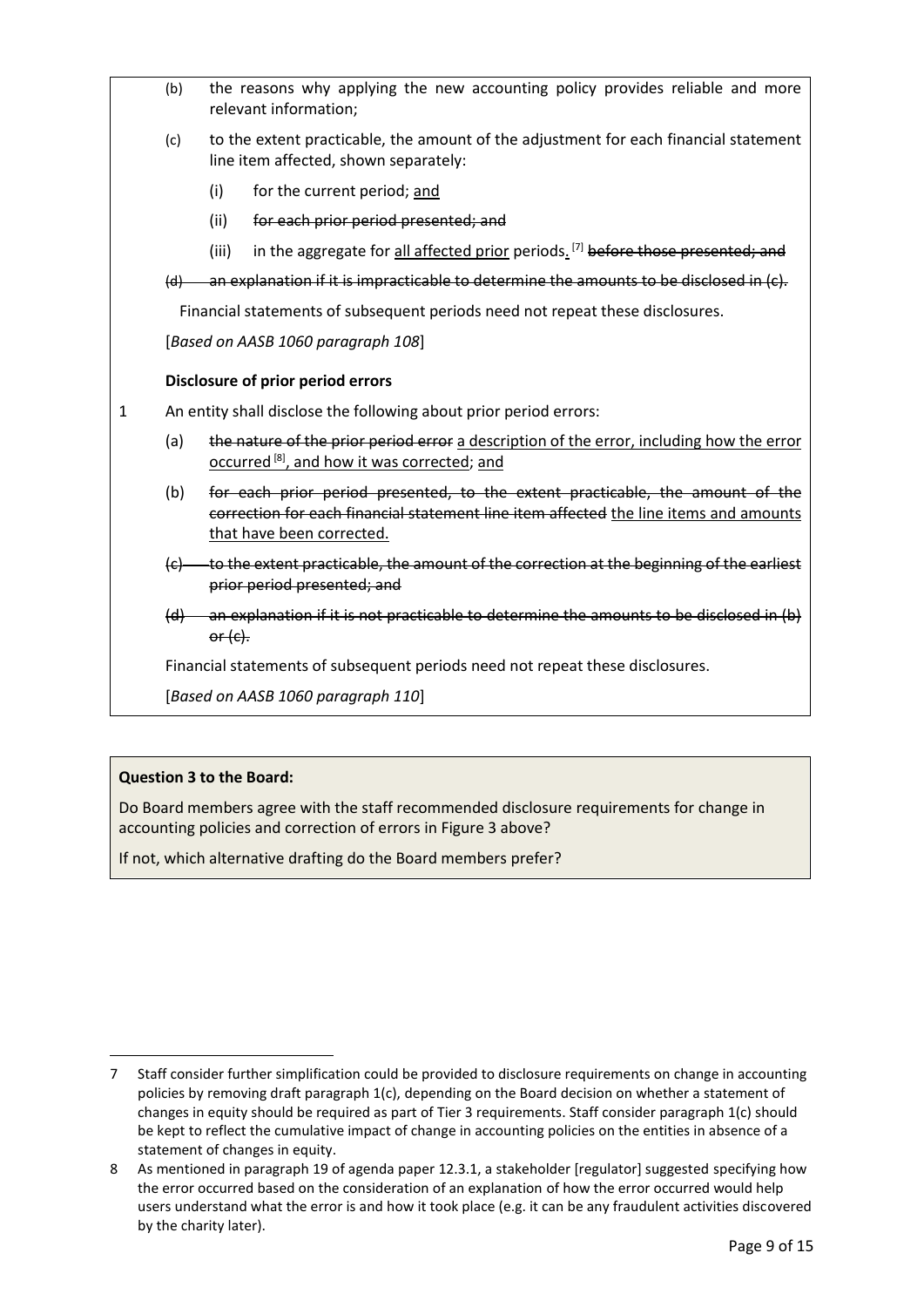# **Staff preliminary consideration on disclosure requirements for other key topics to be included in the DP**

- <span id="page-9-1"></span>11 Table 4 lists staff preliminary considerations on the method to develop disclosure requirements for the following other key topics<sup>9</sup> to be included in the DP:
	- (a) revenue/income;
	- (b) consolidated financial statements;
	- (c) impairment of non-financial assets;
	- (d) employee benefits; and
	- (e) financial instruments.
- <span id="page-9-0"></span>12 Subject to the Board decision on the staff recommended approach to develop Tier 3 disclosure requirements, staff will bring the draft disclosure requirements for these topics to be included in the Tier 3 Standard, as part of the DP, for the Board consideration at its August meeting.

<sup>9</sup> Se[e Agenda Paper 4.1 \(M182\) August 2021](https://www.aasb.gov.au/media/hd0kig2j/4-1_sp_covermemo_m182_pp.pdf) for the scope of key topics, for the purpose of the DP, to be included in the Tier 3 Standard.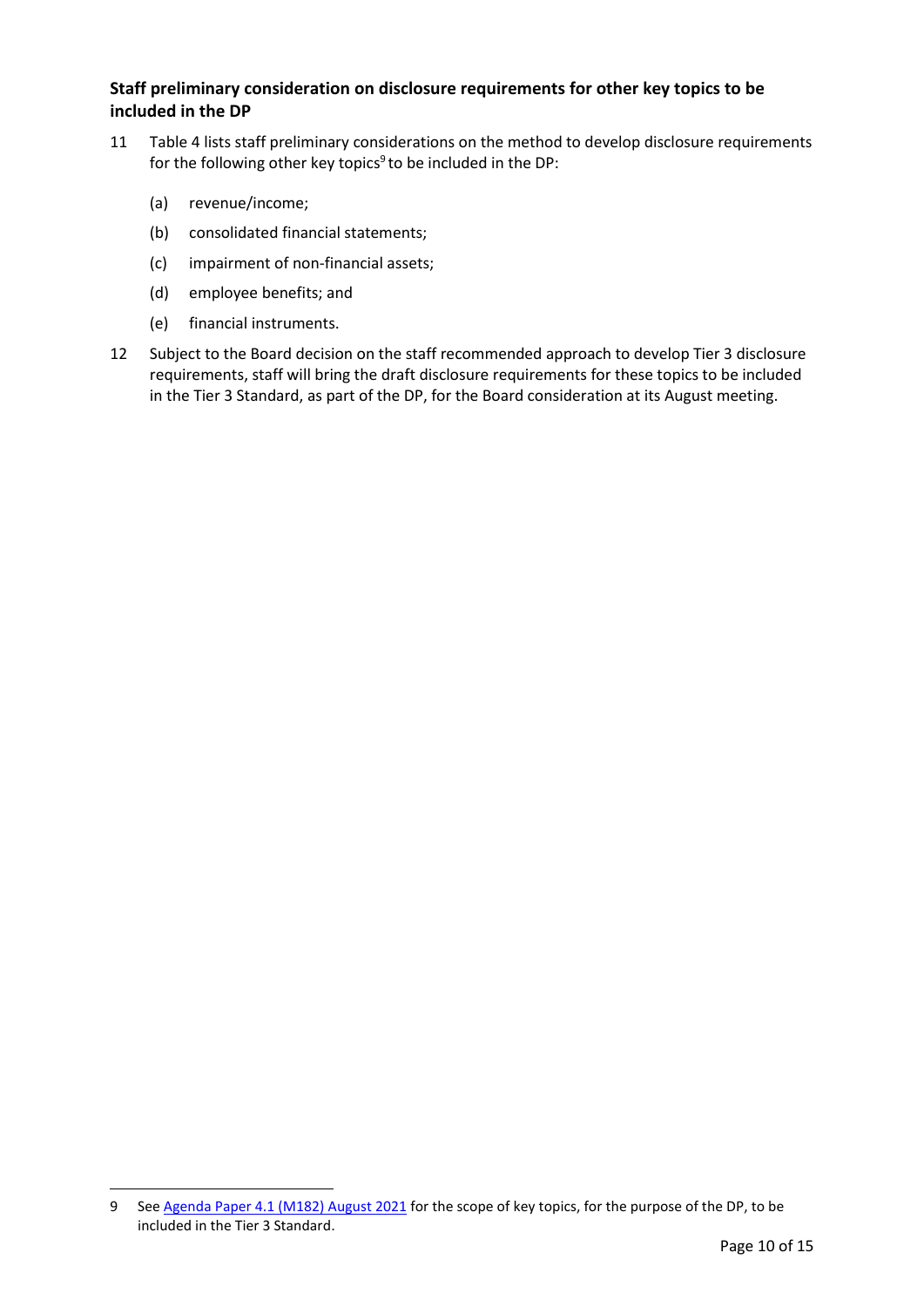# **Table 4 Staff preliminary thinking on disclosure requirements for other key topics to be included in the DP**

|                                                | Is there any R&M difference between Tier 3<br>and upper tiers?                                                                                                                                                                                                                                                                                                                                                                                                                                  | <b>Comparable jurisdictions/frameworks</b><br>(R&M)                                                                                                                                                                                                                                                                                                                        | Staff preliminary consideration on method to<br>developing disclosure requirements                                                                                                                                                                        |
|------------------------------------------------|-------------------------------------------------------------------------------------------------------------------------------------------------------------------------------------------------------------------------------------------------------------------------------------------------------------------------------------------------------------------------------------------------------------------------------------------------------------------------------------------------|----------------------------------------------------------------------------------------------------------------------------------------------------------------------------------------------------------------------------------------------------------------------------------------------------------------------------------------------------------------------------|-----------------------------------------------------------------------------------------------------------------------------------------------------------------------------------------------------------------------------------------------------------|
| Revenue/Income                                 | Yes - Proposed Tier 3 R&M requirements are to<br>assess whether a transaction is based on a<br>common understanding, evidenced by the<br>transfer provider, that the entity is expected to<br>use the inflows of resources in a particular way<br>or act or perform in a particular way that<br>results in outflows of resources. Income is<br>recognised in the manner that most faithfully<br>represents the amount and pattern of<br>consumption by the entity of the resources<br>received. | Similar to accounting for donations,<br>bequests and pledges in NZ PBE SPR-A<br>(NFP) accounting requirements. It does<br>not require an entity to consider if the<br>common understanding is specific<br>enough.                                                                                                                                                          | Method 3 - Develop fit-for-purpose disclosures<br>based on the current NZ PBE SPR-A (NFP)<br>disclosure requirements and add other relevant<br>disclosures from current AASB 1060<br>requirements to address<br>Australian Tier 3-specific circumstances. |
| <b>Consolidated</b><br>financial<br>statements | Yes - Proposed Tier 3 requirements provide<br>Tier 3 entities with the choice of presenting<br>either consolidated financial statements that<br>consolidate all its controlled entities as<br>specified by AASB 10 Consolidated Financial<br>Statements (which is the current requirement<br>for Tier 2), or separate financial statements as<br>its only financial statements.                                                                                                                 | Similar to the requirements in Canada<br>where NFP private sector entities may<br>prepare financial statements that<br>comply with IFRS or with the<br>requirements set out in Part III<br>Accounting Standards for Not-for-Profit<br>Organizations (ASNPO) of the CPA<br>Canada Handbook.                                                                                 | Method 2 - Adopt the applicable disclosure<br>requirements in Part III Accounting Standards<br>for Not-for-Profit Organizations (ASNPO) of the<br>CPA Canada Handbook and adjusting for<br>Australian Tier 3-specific circumstances.                      |
|                                                | Where an entity presents separate financial<br>statements as its only financial statements, the<br>Board formed a tentative view that disclosure<br>of the entity's 'significant relationships' should<br>be required, to provide users of the financial<br>statements with information on the other<br>entities that could significantly affect the<br>entity's future financial position or<br>performance. <sup>1</sup>                                                                      | Section 4450 of Part III specifies that a<br>Canadian NFP entity has an accounting<br>policy choice in how it accounts for the<br>entities it controls, depending on the<br>types of controlled entity:<br>(a) for its NFP controlled entities: by<br>consolidation, or by disclosure. The<br>extent of disclosure varies depending<br>on whether the controlled entity is |                                                                                                                                                                                                                                                           |

<sup>1</sup> The Board decided at its February 2022 meeting that the DP explicitly state that the Board has not yet formed a view on the definition of 'significant relationships'. This will allow the Board to address the definition following feedback received from the DP whether stakeholders support allowing a choice for Tier 3 reporting requirements to present consolidated financial statements or separate financial statements. Refer t[o Agenda Paper 11.1](https://www.aasb.gov.au/media/tuwll4gj/11-1_sp_cm_m185_pp.pdf) Feb 2022 (M185).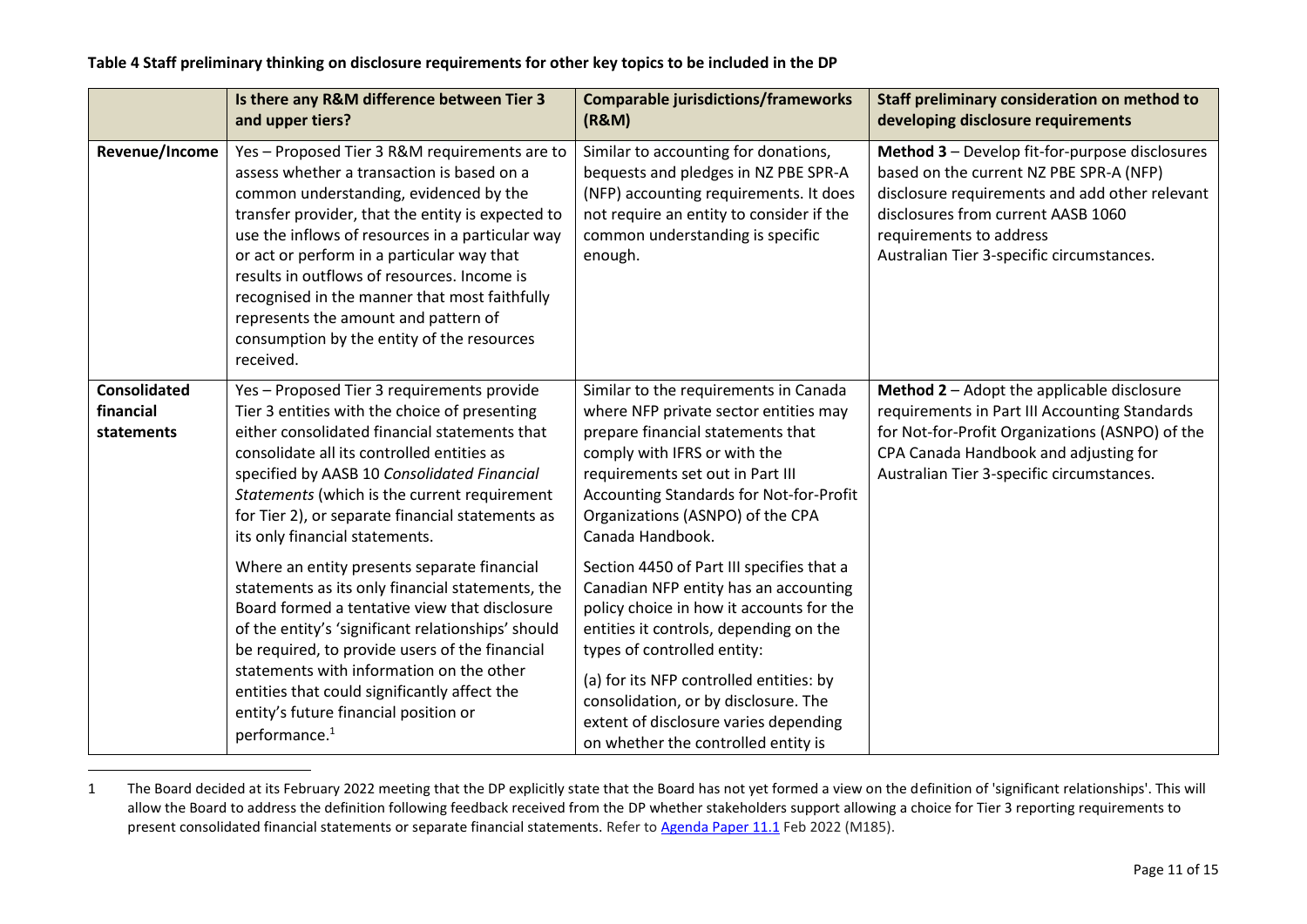|                         | Is there any R&M difference between Tier 3<br>and upper tiers?                                                                                                                                                                                                                                                          | <b>Comparable jurisdictions/frameworks</b><br>(R&M)                                                                                                                                                                                                                                                                  | Staff preliminary consideration on method to<br>developing disclosure requirements                                                                                                                                                                                                                              |
|-------------------------|-------------------------------------------------------------------------------------------------------------------------------------------------------------------------------------------------------------------------------------------------------------------------------------------------------------------------|----------------------------------------------------------------------------------------------------------------------------------------------------------------------------------------------------------------------------------------------------------------------------------------------------------------------|-----------------------------------------------------------------------------------------------------------------------------------------------------------------------------------------------------------------------------------------------------------------------------------------------------------------|
|                         |                                                                                                                                                                                                                                                                                                                         | individually immaterial or otherwise,<br>but includes, for each material<br>unconsolidated controlled entity,<br>summary financial information about<br>the controlled entity. For immaterial<br>controlled entities, the disclosures<br>include the reasons why the controlled<br>entity has not been consolidated; |                                                                                                                                                                                                                                                                                                                 |
|                         |                                                                                                                                                                                                                                                                                                                         | (b) for its for-profit controlled entities:<br>by consolidation, or by applying the<br>equity method. Where the equity<br>method is used, summary financial<br>information about the entity is<br>required.                                                                                                          |                                                                                                                                                                                                                                                                                                                 |
| Impairment of           | Inventory:                                                                                                                                                                                                                                                                                                              | Inventory:                                                                                                                                                                                                                                                                                                           | Inventory:                                                                                                                                                                                                                                                                                                      |
| non-financial<br>assets | No R&M differences between Tier 3 and upper<br>tiers                                                                                                                                                                                                                                                                    | N/A                                                                                                                                                                                                                                                                                                                  | Method 1 - Adopt the current disclosure<br>requirements in AASB 1060 for inventory<br>(paragraphs 123-124 of AASB 1060)                                                                                                                                                                                         |
|                         | Non-financial assets other than inventory:                                                                                                                                                                                                                                                                              | Non-financial assets other than                                                                                                                                                                                                                                                                                      | Non-financial assets other than inventory:                                                                                                                                                                                                                                                                      |
|                         | Yes - different in the following aspects:                                                                                                                                                                                                                                                                               | inventory:                                                                                                                                                                                                                                                                                                           | Method 3 - Develop fit-for-purpose disclosures<br>based on the current AASB 1060 disclosure<br>requirements and tailor for Tier 3 specific R&M<br>requirements (e.g. requiring disclosure for<br>circumstances where the presumption for<br>impairment model is rebutted) (paragraphs<br>169-170 of AASB 1060). |
|                         | Scope: proposed Tier 3 R&M only requires<br>$\overline{\phantom{a}}$<br>non-financial assets subsequently carried<br>at cost or deemed cost should be subject<br>to impairment testing, whereas the<br>current Tier 2 requirements require<br>impairment testing for most of the non-<br>financial assets; <sup>2</sup> | Unique to Tier 3.                                                                                                                                                                                                                                                                                                    |                                                                                                                                                                                                                                                                                                                 |

<sup>2</sup> Non-financial assets that are not held primarily for their ability to generate net cash inflows as they are specialised and held for continuing use or service capacity that are regularly revalued to fair value under AASB 116 *Property, Plant and Equipment* or AASB 138 *Intangible Assets* are outside the scope of AASB 136 *Impairment of Assets.*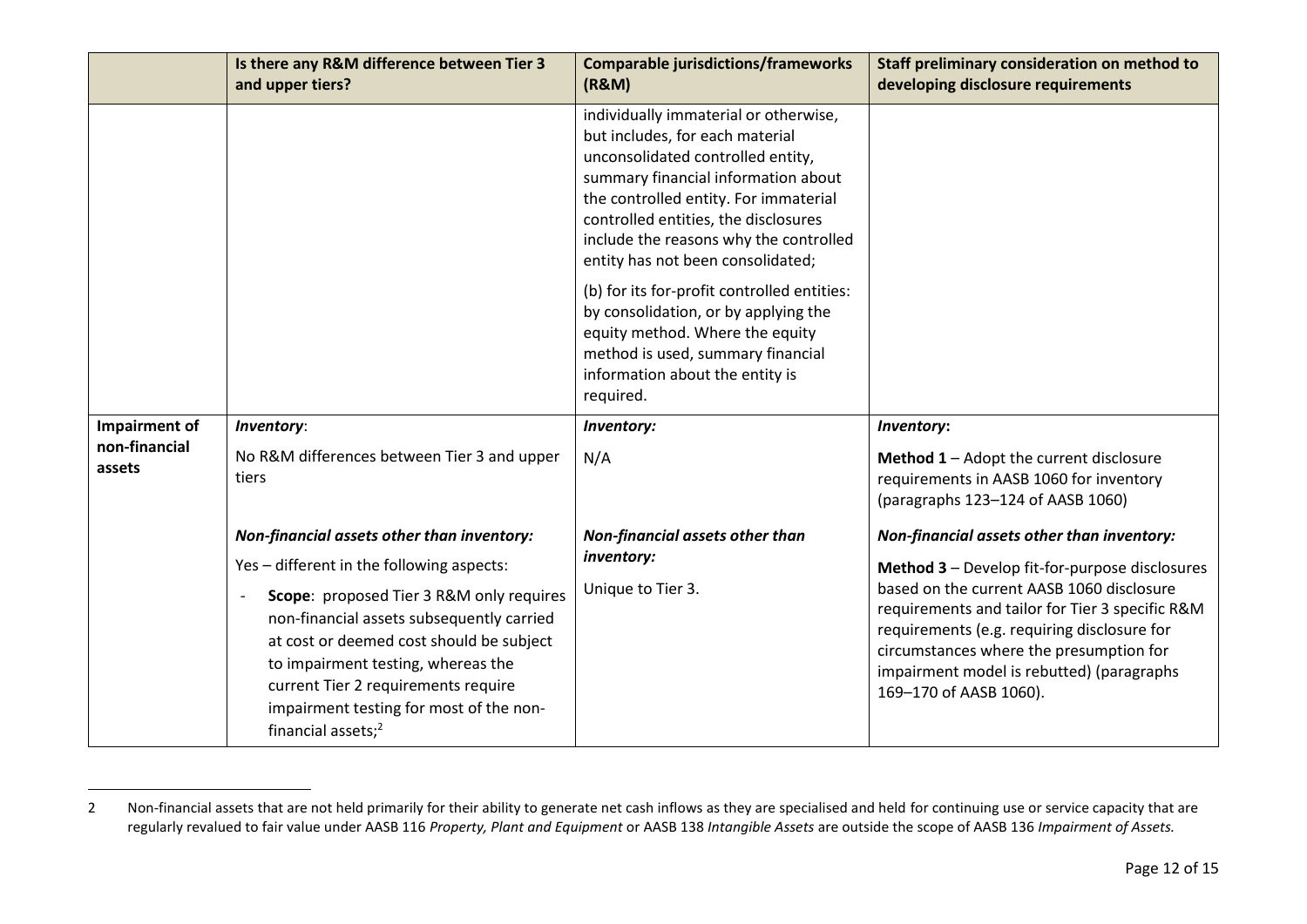| Is there any R&M difference between Tier 3<br>and upper tiers?                                                                                                                                                                                                                                                                                                                                                                                                                                                                                                                                                                                                                                                                                                                                                                                                                                                                                                                               | <b>Comparable jurisdictions/frameworks</b><br>(R&M) | Staff preliminary consideration on method to<br>developing disclosure requirements |
|----------------------------------------------------------------------------------------------------------------------------------------------------------------------------------------------------------------------------------------------------------------------------------------------------------------------------------------------------------------------------------------------------------------------------------------------------------------------------------------------------------------------------------------------------------------------------------------------------------------------------------------------------------------------------------------------------------------------------------------------------------------------------------------------------------------------------------------------------------------------------------------------------------------------------------------------------------------------------------------------|-----------------------------------------------------|------------------------------------------------------------------------------------|
| Timing: a Tier 3 entity is proposed to be<br>$\overline{\phantom{a}}$<br>required to consider whether assets are<br>impaired only when they have been<br>physically damaged or when their service<br>potential might have been adversely<br>affected by a change in the entity's<br>strategy or changes in external demand<br>for the entity's services;<br>Methodology: proposed Tier 3 R&M<br>$\overline{\phantom{a}}$<br>requirements adopt the approach in AASB<br>136 (i.e. compare the assets' recoverable<br>amount to the carrying amount, where the<br>recoverable amount is the higher of fair<br>value less costs of disposal and value in<br>use or replacement cost) which is same as<br>current Tier 2 impairment model.<br>However, the proposed impairment model<br>for Tier 3 will include a rebuttable<br>assumption that fair value less costs of<br>disposal is expected to be the most<br>appropriate measure of an asset's<br>recoverable amount because non-financial |                                                     |                                                                                    |
| assets are generally not held by NFP<br>entities for the purpose of generating cash<br>flows.                                                                                                                                                                                                                                                                                                                                                                                                                                                                                                                                                                                                                                                                                                                                                                                                                                                                                                |                                                     |                                                                                    |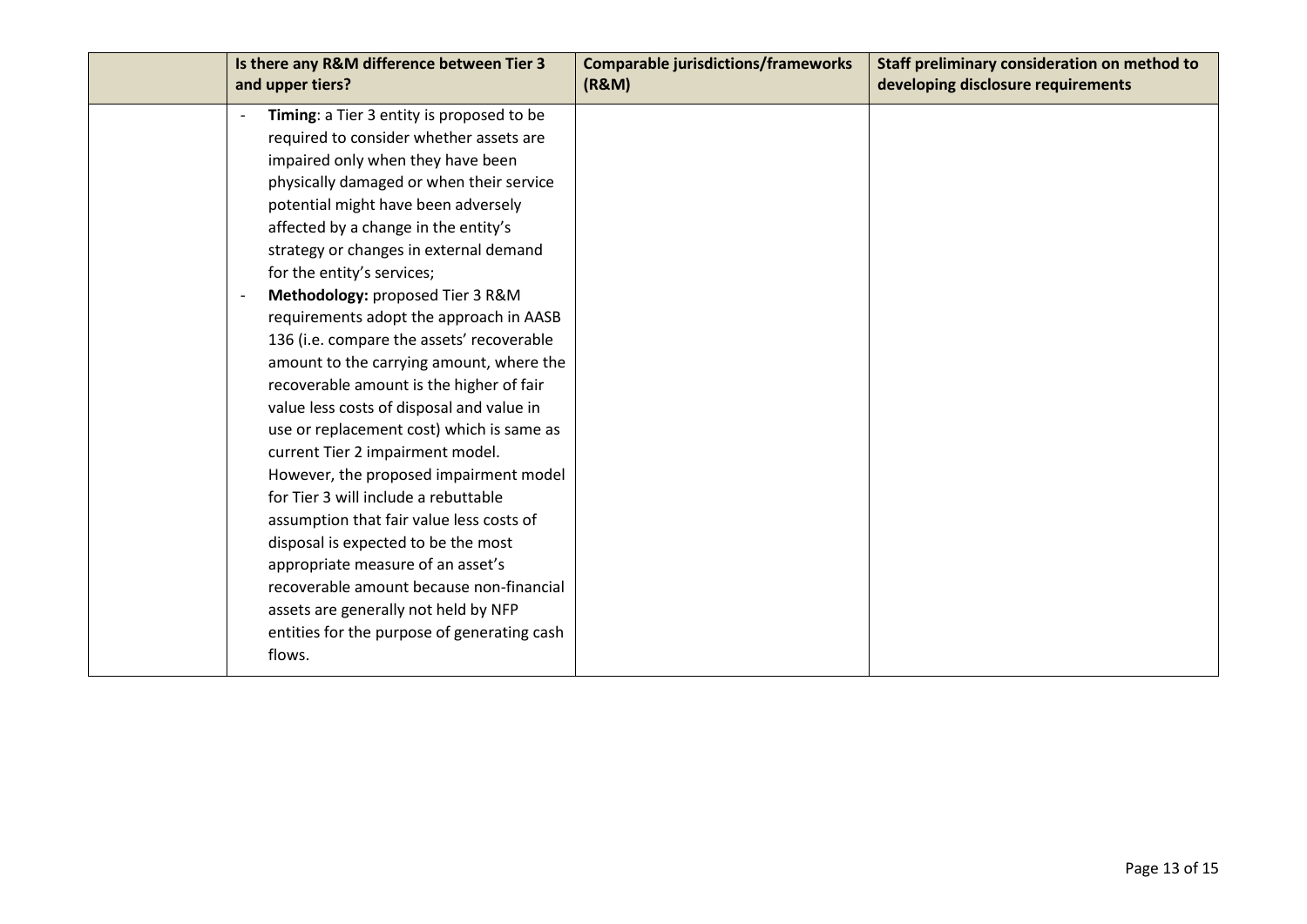|          | Is there any R&M difference between Tier 3<br>and upper tiers?                                                                          | <b>Comparable jurisdictions/frameworks</b><br>(R&M)    | Staff preliminary consideration on method to<br>developing disclosure requirements                                                                                                                                                                                                                                                                                                                                                                                                                 |
|----------|-----------------------------------------------------------------------------------------------------------------------------------------|--------------------------------------------------------|----------------------------------------------------------------------------------------------------------------------------------------------------------------------------------------------------------------------------------------------------------------------------------------------------------------------------------------------------------------------------------------------------------------------------------------------------------------------------------------------------|
| Employee | Yes - Proposed Tier 3 R&M requirements                                                                                                  | Short-term employee benefits:                          | Short-term employee benefits:                                                                                                                                                                                                                                                                                                                                                                                                                                                                      |
| benefits | simplify the current requirement that all short-<br>term and long-term employee benefits shall be<br>measured on an undiscounted basis. | The same approach adopted by the UK<br>Charities SORP. | Method 2 - Adopt the approach in UK Charity<br>SORP, which does not require any additional<br>disclosures on short-term employee benefits<br>other than employee benefit-related expenses<br>to be recognised on PFS. <sup>3</sup>                                                                                                                                                                                                                                                                 |
|          |                                                                                                                                         |                                                        | Following the approach in UK Charity SORP,<br>staff consider the Tier 3 Standard does not<br>need to specify any disclosure requirements<br>under the section for short-term employee<br>benefits. However, staff consider the Tier 3<br>Standard should require, for example,<br>disclosures about employee benefits for key<br>management personnel as part of related-party<br>transactions disclosure and presentation of<br>employee benefit expenses on the primary<br>financial statements. |
|          |                                                                                                                                         | Long-term employee benefits:                           | Long-term employee benefits:                                                                                                                                                                                                                                                                                                                                                                                                                                                                       |
|          |                                                                                                                                         | Unique to Tier 3                                       | Method 3 - Develop fit-for-purpose disclosures<br>based on AASB 1060 and adjusting where<br>relevant. Currently, AASB 1060 does not<br>require specific disclosures about other long-<br>term employee benefits (e.g. long-service<br>leave). However, the Board decided to develop<br>guidance in the form of a rebuttable<br>presumption for application relating to<br>measurement of long-service leave reflecting<br>the probability of payment will be required.                             |

<sup>3</sup> UK Charity SORP also includes some charity-specific employee benefits disclosure requirement, which staff consider would not be applicable to the Tier 3 Standard.